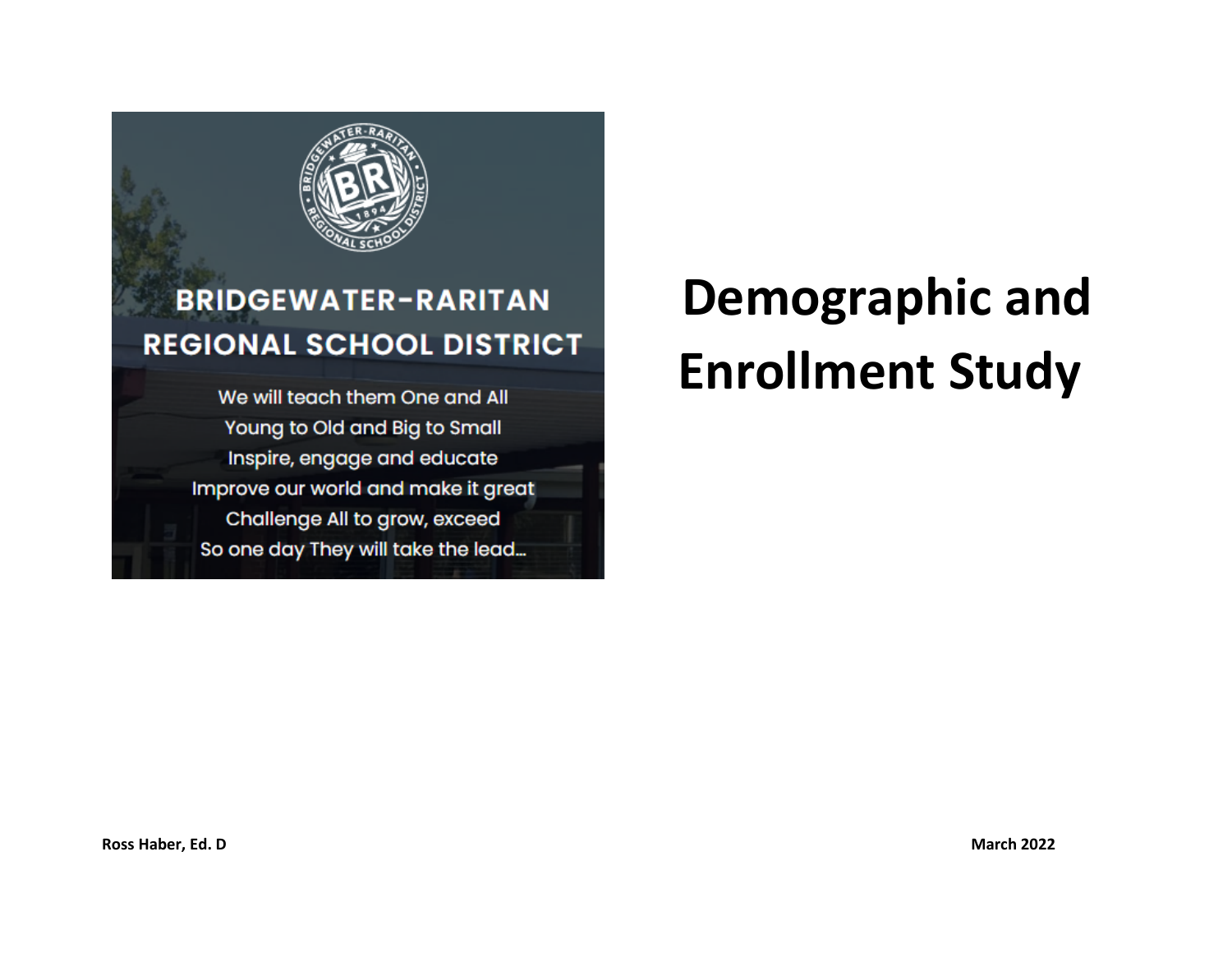### **Executive Summary**

The Bridgewater-Raritan Regional School District comprises one high school (grades 9-12); one middle school (grades 7-8); two middle schools (grades 5-6) and seven elementary schools (grades prekindergarten-4). The enrollment in the district declined from 8,540 students in 2016-17 to 8,070 students in 2021-22. That is an overall decrease of 470 students or approximately 5.50%. The enrollment is projected to decline over the next five years to7,823 students or approximately 3.06%. Although there is the possibility of new housing construction in the Township as of this writing there were no large-scale developments that had approval or a site plan available for creating a projection which included school aged children from new housing. While there has been an average annual turnover rate of existing housing 4.48% in Bridgewater and 2.71% in Raritan (over the past three years) these sales have not produced any changes in enrollment trends. Crim has shown an increase in enrollment (45 students) over that period and Kennedy, Hamilton and the middle school have shown marginal growth. The longrange projection indicates that Adamsville, Milltown, and Van Holten Road will experience growth over the next five years (with the remaining elementary school enrollments leveling off.

Table 1 below represents a ten-year overview of enrollment changes from the base year of (2016-17) to the current year (2021-22) and to the final projected year (2026-27).

|                        | 2016-17 | 2021-22 | <b>Difference</b> | Percent    | 2026-27 | <b>Diff</b> | Percent   |
|------------------------|---------|---------|-------------------|------------|---------|-------------|-----------|
|                        |         |         |                   | Difference |         |             |           |
| District               | 8,540   | 8,070   | -470              | $-5.50%$   | 7823    | $-247$      | $-3.06%$  |
| Adamsville             | 473     | 443     | $-30$             | $-6.34%$   | 461     | 18          | 4.06%     |
| <b>Bradley Gardens</b> | 259     | 229     | $-30$             | $-11.58%$  | 233     | 4           | 1.75%     |
| Crim Primary           | 323     | 368     | 45                | 13.93%     | 358     | $-10$       | $-2.72%$  |
| Hamilton               | 491     | 501     | 10                | 2.04%      | 501     | 0           | 0.00%     |
| John F. Kennedy        | 423     | 435     | 12                | 2.84%      | 431     | -4          | $-0.92%$  |
| Milltown               | 397     | 265     | $-132$            | $-33.25%$  | 313     | 48          | 18.11%    |
| Van Holten Rd          | 437     | 297     | $-140$            | $-32.04%$  | 336     | 39          | 13.13%    |
| Eisenhower             | 718     | 654     | -64               | $-8.91%$   | 635     | $-19$       | $-2.91%$  |
| Hillside               | 569     | 545     | $-24$             | $-4.22%$   | 540     | $-5$        | $-0.92%$  |
| Middle School          | 1330    | 1,387   | 57                | 4.29%      | 1232    | $-155$      | $-11.18%$ |
| High School            | 2835    | 2,620   | $-215$            | $-7.58%$   | 2442    | $-178$      | $-6.79%$  |
| Self-contained Sp Ed   | 159     | 167     | 8                 | 5.03%      | 190     | 23          | 13.77%    |
| Prekindergarten        | 76      | 80      | 4                 | 5.26%      | 57      | $-23$       | $-28.75%$ |
| Preschool Disabled     | 50      | 79      | 29                | 58.00%     | 94      | 15          | 18.99%    |

### **Table 1: Ten Year Projection Overview**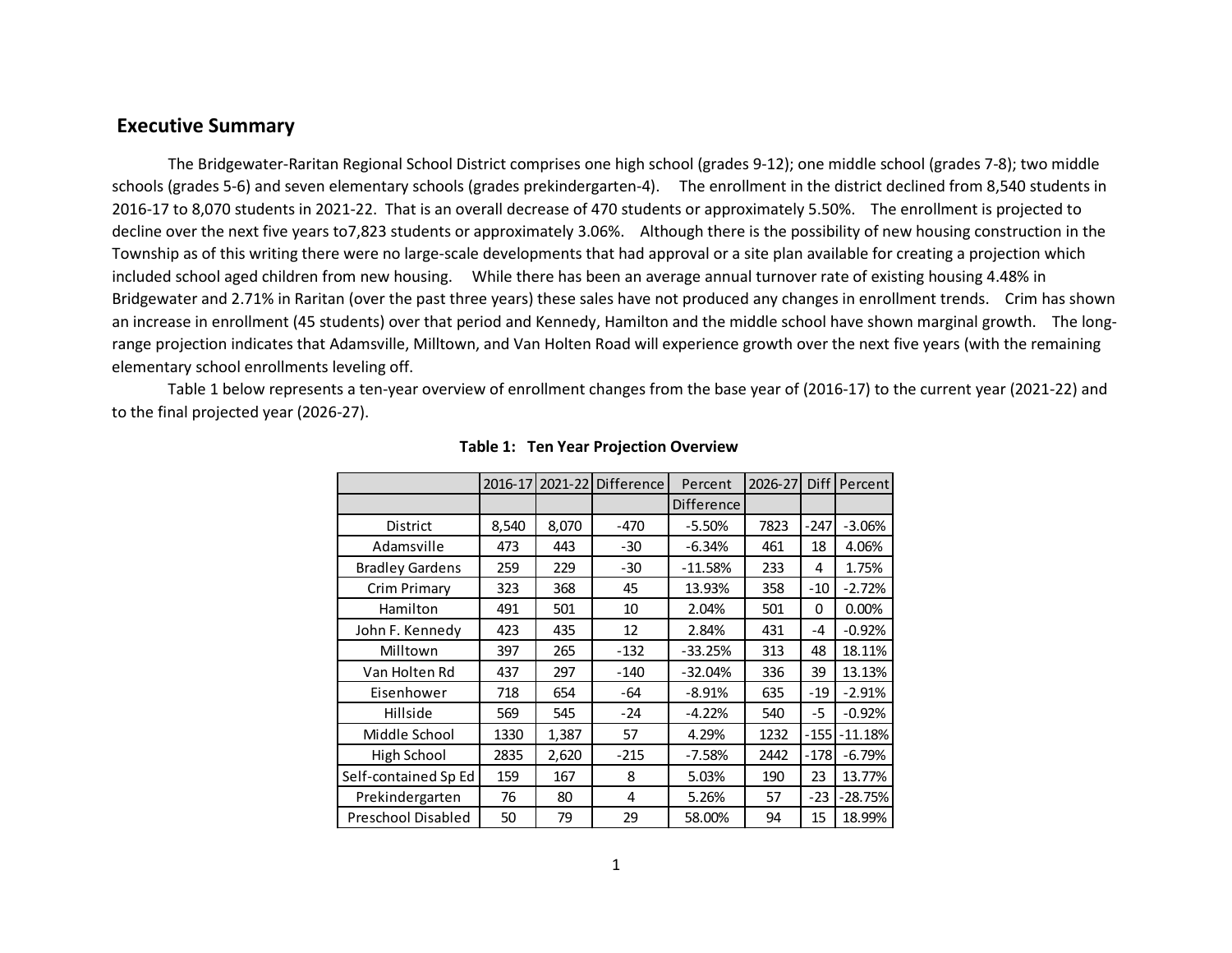### <span id="page-2-0"></span>**Methodology**

This study is using a modified cohort survival method. The cohort survival model for projecting school enrollment follows groups of students as they move from grade to grade and then measures the average growth and/or decline as these students move from grade to grade. For example, if there are 100 students in grade 1 and this group increases to 110 in grade 2 that is a growth of 1.10. A five-year average of the growth from first to second grade is calculated and the projections are made based upon that average. Kindergarten projections are based upon the average between students entering kindergarten and live births attributable to the community five years earlier (children born in in 2016 became kindergarten students in 2021). This is average for six years and the average is used to multiply live births to project kindergarten students (live births are based upon data from the New Jersey Department of Health, Bureau of Vital Statistics) and these usually are on a two-year lag, so the last two years of births are based upon a five-year moving average<sup>[1](#page-2-0)</sup>

### **Selected Demographics**

|                   | <b>Bridgewater Township</b> |            |                             |                   | <b>Raritan Borough</b> |                |                          |
|-------------------|-----------------------------|------------|-----------------------------|-------------------|------------------------|----------------|--------------------------|
|                   | 2015                        | 2020       | Change                      |                   | 2015                   | 2020           | Change                   |
| Population        | 44,467                      | 45,977     | 1,510                       | Population        | 7,328                  | 7,835          | 507                      |
| Median Age        | 43.2                        | 43.2       | 0                           | Median Age        | 38.9                   | 43.9           | 5.00                     |
| Median Income     | $$114,510.00$ \ \$          | 133,342.00 | \$18,832.00                 | Median Income     | \$73,287.00            | 79,362.00<br>Ś | \$6,075.00               |
| IMean Income      | \$143,298.00                | 161,500.00 | \$18,202.00                 | Mean Income       | \$98,155.00            | \$104,430.00   | \$6,275.00               |
| Race              |                             |            | Percentage of<br>Population | Race              |                        |                | Percentage<br>Population |
| White             | 28,554                      | 27,547     | 59.91%                      | White             | 4,428                  | 4,120          | 52.58%                   |
| Black             | 944                         | 1,268      | 2.76%                       | <b>Black</b>      | 271                    | 247            | 3.15%                    |
| Asian             | 10,660                      | 11,080     | 24.10%                      | Asian             | 1,114                  | 1,558          | 19.89%                   |
| Hispanic          | 3,843                       | 4,517      | 9.82%                       | Hispanic          | 1,303                  | 1,672          | 21.34%                   |
| Native Am/Alaskan | $\Omega$                    | 42         | 0.09%                       | Native Am/Alaskan |                        | 6              | 0.08%                    |
| Multi-racial      | 466                         | 1,523      | 3.31%                       | Multi-racial      | 212                    | 232            | 2.96%                    |

### **Table 2 : Bridgewater Demographics Table 3 : Raritan Demographics**

# 2015 | 2020 | Change | | | 2015 | 2020 | Change Median Income  $\frac{1}{5}$  73,287.00  $\frac{1}{5}$  79,362.00  $\frac{1}{5}$  \$6,075.00 Race Percentage of Population Native Am/Alaskan **Native Am/Alaskan** Native Am/Alaskan **Native American American American Constant Raritan Borough**

Tables 2 and 3 show selected demographics for both communities served by the Regional. In both communities there was growth in the overall enrollment. This may be indicative of some younger families moving into the communities (which may explain the growth and/or

 $1$  The enrollment data for this report was provided by the Bridgewater-Raritan administration. Birth data is from the New Jersey Department of Health, Bureau of Vital Statistics.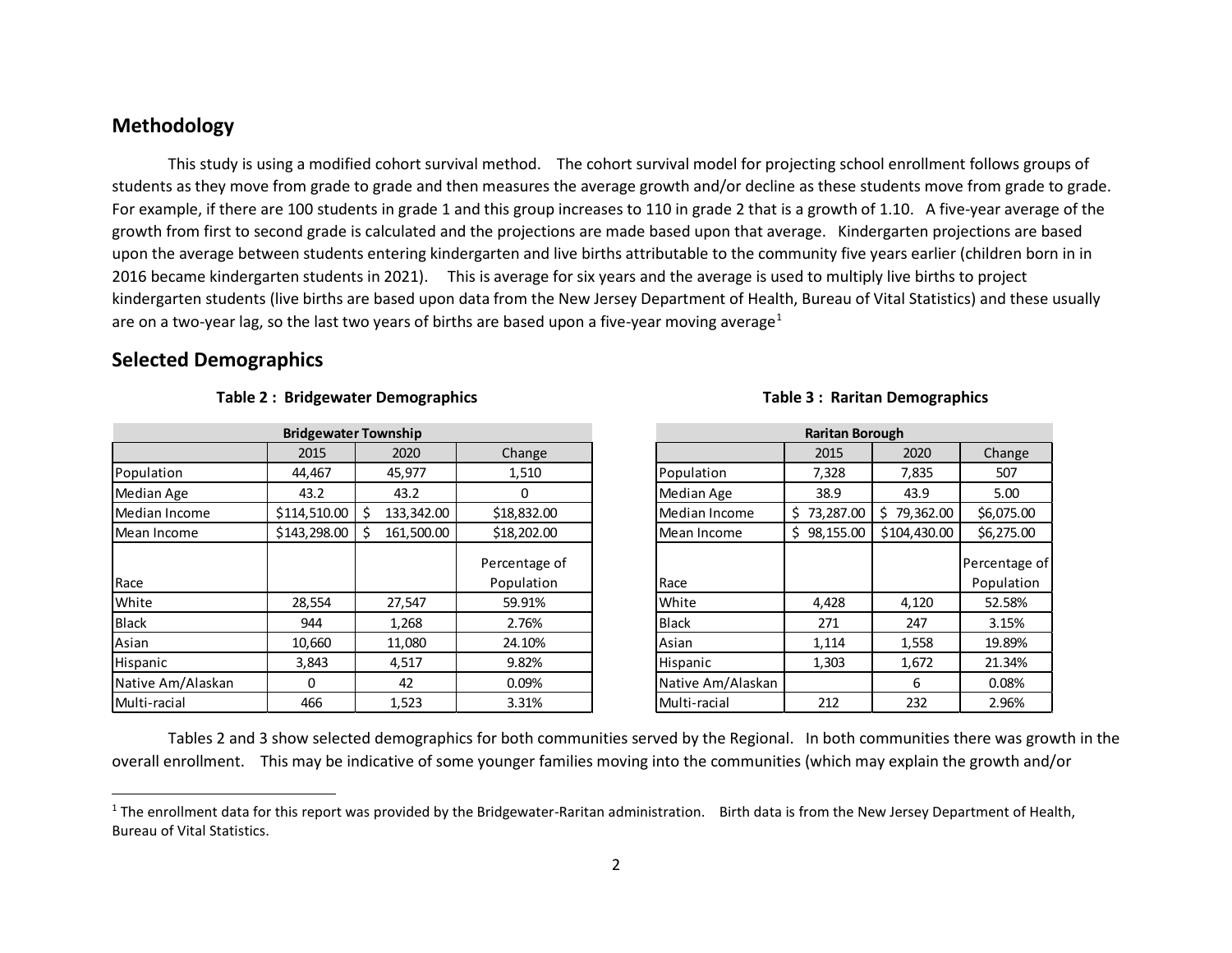<span id="page-3-0"></span>stability in elementary schools. The median age in Bridgewater is 43.2 years and that has not changed over the past five years. The median age in Raritan increased from 38.9 to 43.9 years. In both of these communities the median age is at the higher end of child producing years and future growth will come from housing resales and/or new housing developments as these homes turn over. The median age in the State of New Jersey is 38.9 and it is 41.7 in Somerset County.

### **New Housing Units**

In order to obtain information regarding new developments in the Township we requested an OPRA. We received responses concerning two potential developments.

- 1. **Eden Woods Patriot Gardens** has been on the books since 2005. It originally was proposed as an age restricted development. Over the years this has changed. As of this date there are no firm plans. This project is in limbo according to Eden Woods Realty, the developer. As of now there is no means to project students from Patriot Gardens.
- 2. **Center of Excellence** has been before the Planning Board on a number of occasions. The document provided to me by the Board was extensive. We reviewed the block and lot information of the location (Block 483 Lots 17, 18 and 19) with a street address of 1041 Route 202/206. The indications are that four sections are designated commercial and four designated as vacant land. There does not appear to be any construction on these sites and although the OPRA response indicates there may be residential units to be built, but at this point it is too vague and speculative to make a projection. We have tried to reach the Board for clarification but beyond providing the OPRA they have not returned phone calls. Our advice, regarding units which may come online as the residential section of the Center of Excellence, is that the Board of Education monitor the progress of this development and when there are more specifics, such as the number and types of units, bedroom counts and percentage of affordable units, that the enrollment projection be updated.

### **Sales of Existing Housing**

Between January 1, 2019, and December 31, 2021, two thousand one hundred and forty-two homes were sold in Bridgewater. This total only includes actual sales as opposed to a number of "paper sales." These are generally homes that are exchanges between family members and are not purchased at market price (we eliminated from our count homes that were sold for less than \$ 1,000). The majority of homes that we included in the count were generally homes with a value greater than \$ 200,000 (homes in this value range have a greater possibility of producing school aged children. This represented an average of 741 homes sold in each of the past three years.<sup>[2](#page-3-0)</sup> This represents an approximate housing turnover of 4.48% per year. Despite the housing turnover the enrollment did continue to decline by 470 students between 2016-17 and 2021- 22. However, there is some indication the trend is beginning to change as the lower grades are beginning to experience growth. The projection

<sup>2</sup> Information provided by New Jersey njpropertyrecords.com (coincidentally this company is located in Whitehouse Station, NJ).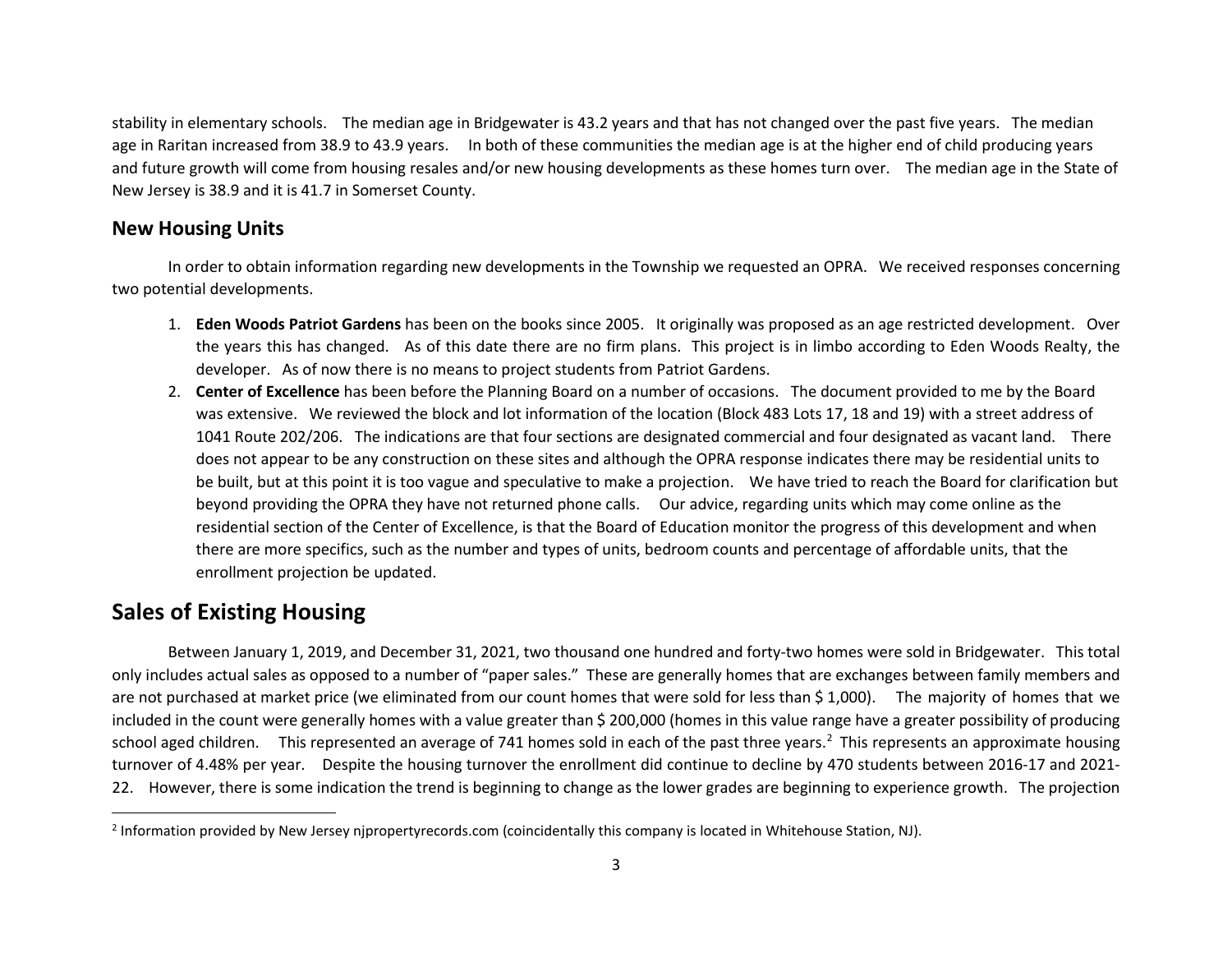to the 2026-27 school year shows a lesser decline of approximately 247 school aged children. While this will not bring the enrollment back to the current school year these students will continue to move through the system and overtime begin to return to be similar to current enrollments. This also may be supplemented by any future residential units which may come online. However, for the period covered by this projection the enrollment will remain lower than the current school year.

Raritan had a total of 251 non paper sales between January 1, 2019, and December 31, 2021. This represents an average of 86 homes per year or approximately 2.71%.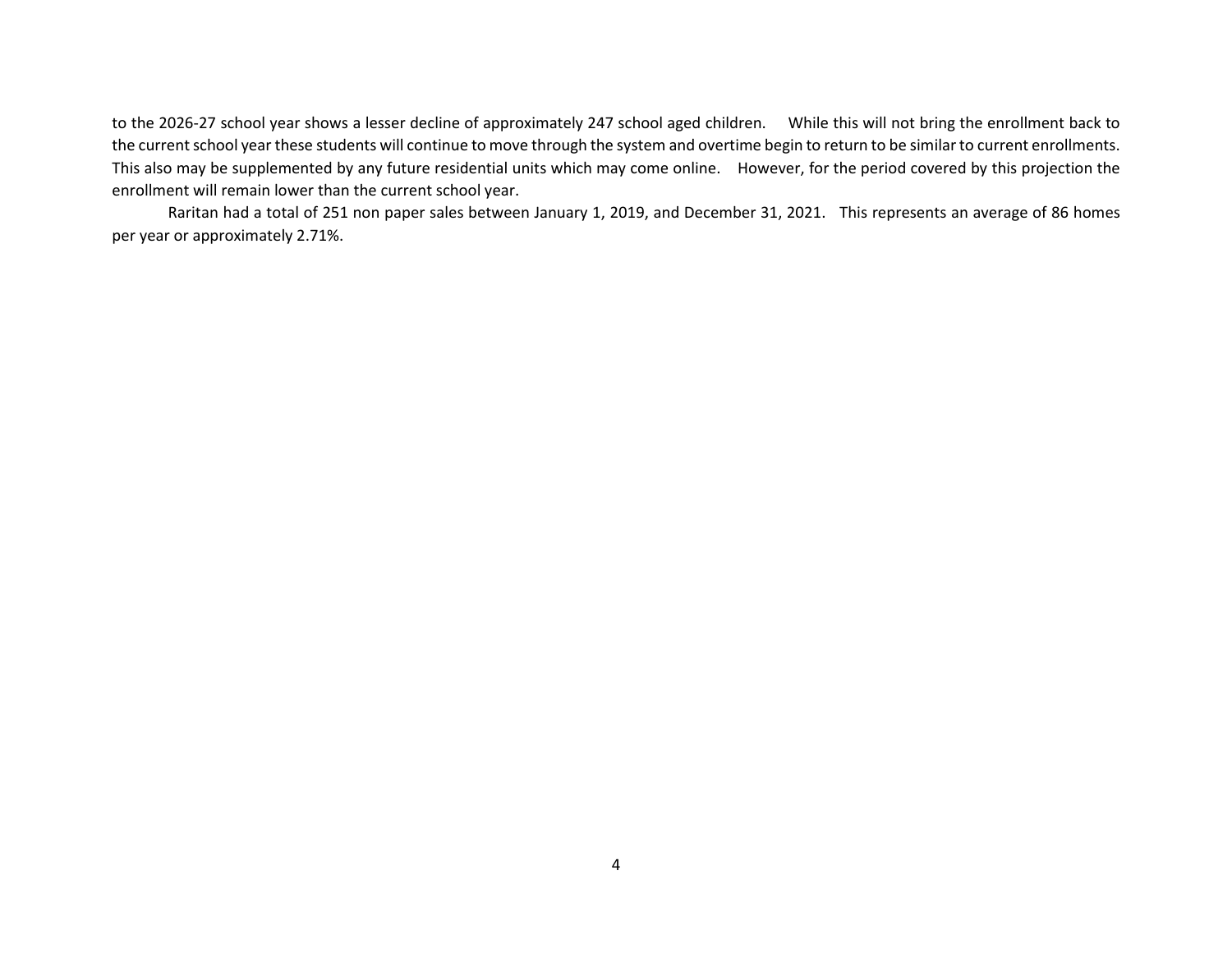**Projection Tables**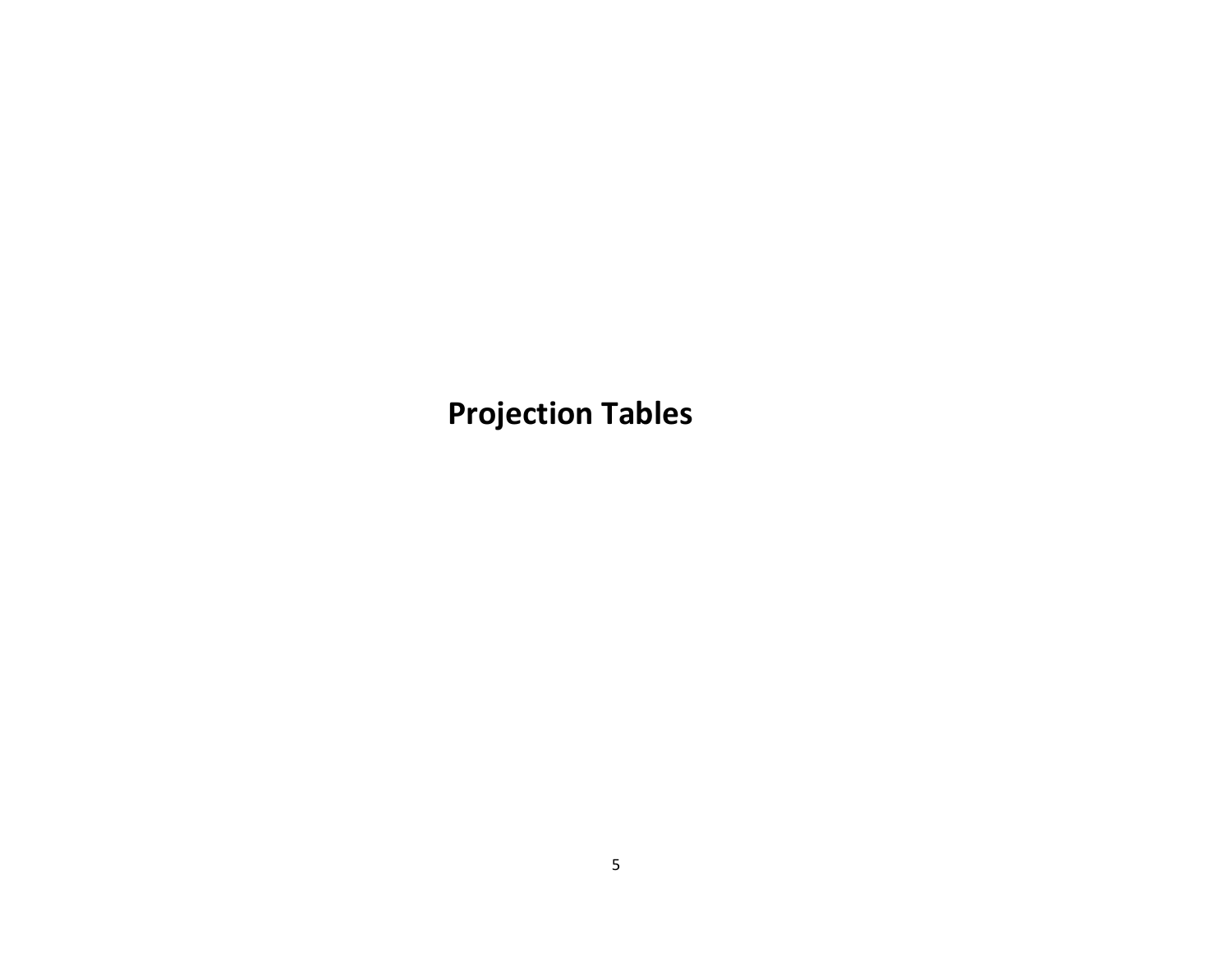### <span id="page-6-0"></span>**Table 4: District-Wide Enrollment History and Projection[3](#page-6-0)**

Table 4 shows the district wide projection. Kindergarten enrollment is projected by calculating the difference between current kindergarten enrollment and children born five years earlier. The live births are those attributable to both Bridgewater and Raritan. The growth between grades is averaged over a five year period and the average growth between grades serves as the multiplier for projections. This is the cohort model and is the model required by the State Education Department when filing a Long-Range Facility Report.

|         |               |             |              |       |              |       |                |       |                |       |                |       |     |       |     |       |                |       |     | Bridgewater-Raritan Enrollment History and Projection Cohort Only |     |       |     |          |     |       |    |          |       |                              |        |           |    |    |              |
|---------|---------------|-------------|--------------|-------|--------------|-------|----------------|-------|----------------|-------|----------------|-------|-----|-------|-----|-------|----------------|-------|-----|-------------------------------------------------------------------|-----|-------|-----|----------|-----|-------|----|----------|-------|------------------------------|--------|-----------|----|----|--------------|
| Year    | <b>Births</b> |             | $\mathsf{K}$ |       | $\mathbf{1}$ |       | $\overline{2}$ |       | $\overline{3}$ |       | $\overline{4}$ |       | 5   |       | 6   |       |                |       | 8   |                                                                   | 9   |       | 10  |          | 11  |       | 12 | $K-4$    | $5-6$ | $7-8$ 9-12                   | Sub    | Total     |    |    | PK PSD Total |
|         |               |             |              |       |              |       |                |       |                |       |                |       |     |       |     |       |                |       |     |                                                                   |     |       |     |          |     |       |    |          |       |                              | $K-12$ | <b>SC</b> |    |    |              |
| 2016-17 | 445           | $0.874$ 389 |              |       | 527          |       | 639            |       | 599            |       | 649            |       | 660 |       | 641 |       | 670            |       | 660 |                                                                   | 708 |       | 702 |          | 729 |       |    | 696 2803 | 1301  | 1330 2835 8269               |        | 159       | 69 | 43 | 8540         |
|         |               |             |              | 1.455 |              | 1.061 |                | 1.003 |                | 1.028 |                | 1.028 |     | 1.003 |     | 1.005 |                | 1.025 |     | 1.042                                                             |     | 0.910 |     | 11 0.953 |     | 0.960 |    |          |       |                              |        |           |    |    |              |
| 2017-18 | 468           | $0.818$ 383 |              |       | 566          |       | 559            |       | 641            |       | 616            |       | 667 |       | 662 |       | 644            |       | 687 |                                                                   | 688 |       | 644 |          | 669 |       |    |          |       | 700 2765 1329 1331 2701 8126 |        | 160       | 88 |    | 108 8482     |
|         |               |             |              | 1.405 |              | 1.025 |                | 1.029 |                | 1.020 |                | 1.041 |     | 1.024 |     | 1.045 |                | 1.020 |     | 1.023                                                             |     | 0.948 |     | 1.011    |     | 0.988 |    |          |       |                              |        |           |    |    |              |
| 2018-19 | 479           | 0.808 387   |              |       | 538          |       | 580            |       | 575            |       | 654            |       | 641 |       | 683 |       | 692            |       | 657 |                                                                   | 703 |       | 652 |          | 651 |       |    |          |       | 661 2734 1324 1349 2667 8074 |        | 165       | 71 | 95 | 8405         |
|         |               |             |              | 1.460 |              | 1.020 |                | 1.033 |                | 1.017 |                | 1.018 |     | 1.037 |     | 1.012 |                | 1.010 |     | 1.038                                                             |     | 0.915 |     | 0.997    |     | 1.006 |    |          |       |                              |        |           |    |    |              |
| 2019-20 | 498           | $0.769$ 383 |              |       | 565          |       | 549            |       | 599            |       | 585            |       | 666 |       | 665 |       | 691            |       | 699 |                                                                   | 682 |       | 643 |          | 650 |       |    |          |       | 655 2681 1331 1390 2630 8032 |        | 155       | 77 |    | 118 8382     |
|         |               |             |              | 1.319 |              | 1.002 |                | 0.978 |                | 0.997 |                | 0.985 |     | 1.020 |     | 1.011 |                | 1.009 |     | 0.948                                                             |     | 0.956 |     | 1.009    |     | 0.998 |    |          |       |                              |        |           |    |    |              |
| 2020-2: | 452           | 0.750 339   |              |       | 505          |       | 566            |       | 537            |       | 597            |       | 576 |       | 679 |       | 672            |       | 697 |                                                                   | 663 |       | 652 |          | 649 |       |    |          |       | 649 2544 1255 1369 2613      | 7781   | 155       | 68 |    | 100 8104     |
|         |               |             |              | 1.481 |              | 1.053 |                | 1.023 |                | 1.007 |                | 1.012 |     | 1.033 |     | 1.041 |                | 1.012 |     | 1.001                                                             |     | 0.961 |     | 0.971    |     | 1.005 |    |          |       |                              |        |           |    |    |              |
| 2021-22 | 504           | 0.762 384   |              |       | 502          |       | 532            |       | 579            |       | 541            |       | 604 |       | 595 |       | 707            |       | 680 |                                                                   | 698 |       | 637 |          | 633 |       |    |          |       | 652 2538 1199 1387 2620 7744 |        | 167       | 80 | 79 | 8070         |
|         |               |             |              |       |              |       |                |       |                |       |                |       |     |       |     |       |                |       |     |                                                                   |     |       |     |          |     |       |    |          |       |                              |        |           |    |    |              |
| Av      |               | 0.797       |              | 1.424 |              | 1.032 |                | 1.013 |                | 1.014 |                | 1.017 |     | 1.023 |     | 1.023 |                | 1.015 |     | 1.010                                                             |     | 0.938 |     | 0.988    |     | 0.991 |    |          |       |                              |        |           |    |    |              |
|         |               |             |              |       |              |       |                |       |                |       |                |       |     |       |     |       |                |       |     |                                                                   |     |       |     |          |     |       |    |          |       |                              |        |           |    |    |              |
| Year    |               |             | К            |       | $\mathbf{1}$ |       | $\overline{2}$ |       | 3              |       | $\overline{a}$ |       | 5   |       | 6   |       | $\overline{7}$ |       | 8   |                                                                   | 9   |       | 10  |          | 11  |       | 12 | $K-4$    | $5-6$ | $7 - 8$ 9-12                 | Sub    | Total PK  |    |    | PSD Total    |
|         |               |             |              |       |              |       |                |       |                |       |                |       |     |       |     |       |                |       |     |                                                                   |     |       |     |          |     |       |    |          |       |                              | $K-12$ | <b>SC</b> |    |    |              |
| 2022-23 | 484           |             | 386          |       | 547          |       | 518            |       | 539            |       | 587            |       | 550 |       | 618 |       | 609            |       | 718 |                                                                   | 687 |       | 655 |          | 629 |       |    |          |       | 627 2577 1168 1327 2598      | 7670   | 165       |    |    | 80 100 8015  |
|         |               |             |              |       |              |       |                |       |                |       |                |       |     |       |     |       |                |       |     |                                                                   |     |       |     |          |     |       |    |          |       |                              |        |           |    |    |              |
| 2023-24 | 487           |             | 388          |       | 550          |       | 565            |       | 525            |       | 547            |       | 597 |       | 563 |       | 632            |       | 618 |                                                                   | 725 |       | 644 |          | 647 |       |    |          |       | 623 2575 1160 1250 2639      | 7624   | 180       | 77 | 98 | 7979         |
|         |               |             |              |       |              |       |                |       |                |       |                |       |     |       |     |       |                |       |     |                                                                   |     |       |     |          |     |       |    |          |       |                              |        |           |    |    |              |
| 2024-25 | 461           |             | 367          |       | 555          |       | 574            |       | 593            |       | 542            |       | 564 |       | 619 |       | 580            |       | 644 |                                                                   | 621 |       | 676 |          | 638 |       |    |          |       | 647 2631 1183 1224 2582 7620 |        | 190       | 71 | 99 | 7980         |
|         |               |             |              |       |              |       |                |       |                |       |                |       |     |       |     |       |                |       |     |                                                                   |     |       |     |          |     |       |    |          |       |                              |        |           |    |    |              |
| 2025-26 | 478           |             | 381          |       | 523          |       | 573            |       | 581            |       | 601            |       | 551 |       | 577 |       | 633            |       | 589 |                                                                   | 650 |       | 582 |          | 668 |       |    |          |       | 632 2659 1128 1222 2532 7541 |        | 187       | 60 | 95 | 7883         |
|         |               |             |              |       |              |       |                |       |                |       |                |       |     |       |     |       |                |       |     |                                                                   |     |       |     |          |     |       |    |          |       |                              |        |           |    |    |              |
| 2026-27 | 478           |             | 381          |       | 543          |       | 540            |       | 580            |       | 589            |       | 611 |       | 564 |       | 590            |       | 642 |                                                                   | 595 |       | 610 |          | 575 |       |    |          |       | 662 2633 1175 1232 2442 7482 |        | 190       | 57 | 94 | 7823         |

 $3$  SC Column = self-contained special education; PK=prekindergarten; PSD = preschool disabled.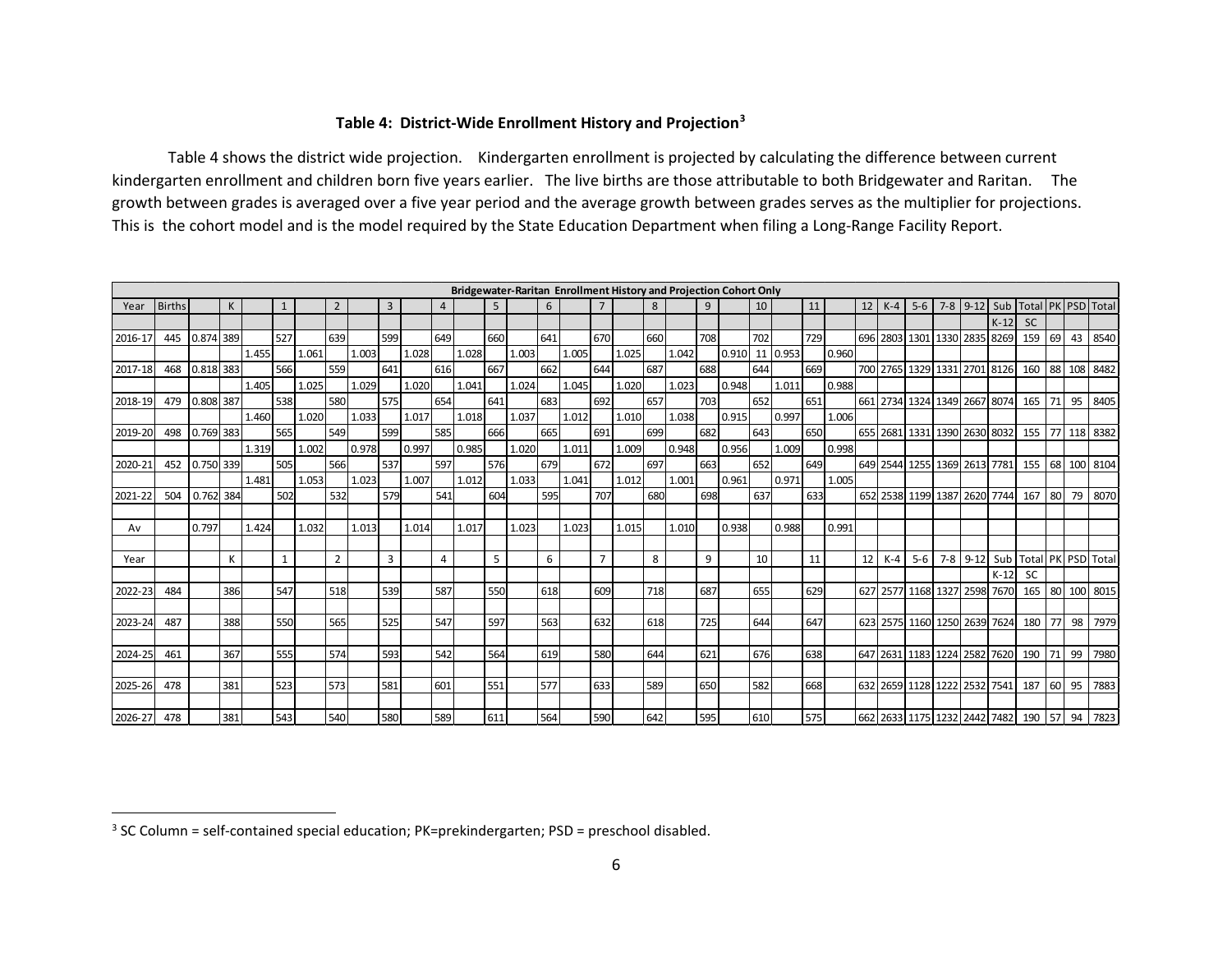### **Table 5: Adamsville Elementary Table 6: Bradley Gardens Elementary**

|         |               |    |     |                | <b>Adamsville</b> |     |         |                |    |        |                     |         |               |    |    |    |    |                | <b>Bradley Gardens</b> |                 |    |                 |              |
|---------|---------------|----|-----|----------------|-------------------|-----|---------|----------------|----|--------|---------------------|---------|---------------|----|----|----|----|----------------|------------------------|-----------------|----|-----------------|--------------|
| Year    | <b>Births</b> | K  | 1   | $\overline{2}$ | 3                 | 4   | $K-4$   | SC             |    |        | <b>PK PSD</b> Total | Year    | <b>Births</b> | K  | 1  |    | 3  | $\overline{4}$ |                        |                 |    | $K-4$ SC PK PSD | <b>Total</b> |
|         |               |    |     |                |                   |     |         |                |    |        |                     |         |               |    |    |    |    |                |                        |                 |    |                 |              |
| 2016-17 | 445           | 77 | 78  | 121            | 101               | 96  | 473     |                | 31 |        | 504                 | 2016-17 | 445           | 38 | 46 |    |    |                | 66 63 46 259           | 6               |    |                 | 265          |
|         |               |    |     |                |                   |     |         |                |    |        |                     |         |               |    |    |    |    |                |                        |                 |    |                 |              |
| 2017-18 | 468           | 88 | 112 | 79             | 126               | 108 | 513     |                | 28 | 41     | 582                 | 2017-18 | 468           | 31 | 55 | 46 |    | 66 68          | 266                    | 13              | 21 | 16              | 316          |
|         |               |    |     |                |                   |     |         |                |    |        |                     |         |               |    |    |    |    |                |                        |                 |    |                 |              |
| 2018-19 | 479           | 59 | 106 | 109            | 73                | 126 | 473     |                | 18 | 26     | 517                 | 2018-19 | 479           | 27 | 49 | 58 |    |                | 49 62 245              | 9               | 17 | 19              | 290          |
|         |               |    |     |                |                   |     |         |                |    |        |                     |         |               |    |    |    |    |                |                        |                 |    |                 |              |
| 2019-20 | 498           | 93 | 82  | 110            | 99                | 82  | 466     |                | 18 | 31     | 515                 | 2019-20 | 498           | 42 | 45 | 41 | 57 |                | 47 232                 | 10 <sup>1</sup> | 18 | 21              | 281          |
|         |               |    |     |                |                   |     |         |                |    |        |                     |         |               |    |    |    |    |                |                        |                 |    |                 |              |
| 2020-21 | 452           | 53 | 109 | 87             | 107               | 98  | 454     |                | 30 | 48     | 532                 | 2020-21 | 452           | 38 | 45 | 43 | 39 | 56             | 221                    | 12              | 14 | 16              | 263          |
|         |               |    |     |                |                   |     |         |                |    |        |                     |         |               |    |    |    |    |                |                        |                 |    |                 |              |
| 2021-22 | 504           | 83 | 75  | 97             | 84                | 104 | 443     | 4              | 13 | 38     | 498                 | 2021-22 | 504           | 55 | 46 | 47 |    |                | 44 37 229              | 17              | 6  | 13              | 265          |
|         |               |    |     |                |                   |     |         |                |    |        |                     |         |               |    |    |    |    |                |                        |                 |    |                 |              |
| Av      |               |    |     |                |                   |     |         |                |    |        |                     | Av      |               |    |    |    |    |                |                        |                 |    |                 |              |
| Year    | <b>Births</b> | К  | 1   | $\overline{2}$ | 3                 | 4   | $K-4$   | SC             |    | PK PSD | <b>Total</b>        | Year    | <b>Births</b> | К  | 1  | 2  | 3  | 4              |                        |                 |    | $K-4$ SC PK PSD | Total        |
|         |               |    |     |                |                   |     |         |                |    |        |                     |         |               |    |    |    |    |                |                        |                 |    |                 |              |
| 2022-23 | 484           | 74 | 96  | 94             | 85                | 101 | 450     | 4              | 16 | 37     | 507                 | 2022-23 | 484           | 42 | 48 | 44 |    |                | 44 50 228              | 10 <sup>1</sup> | 11 | 17              | 266          |
|         |               |    |     |                |                   |     |         |                |    |        |                     |         |               |    |    |    |    |                |                        |                 |    |                 |              |
| 2023-24 | 487           | 75 | 97  | 102            | 83                | 94  | 451     | $\overline{4}$ | 19 | 36     | 510                 | 2023-24 | 487           | 42 | 48 | 48 |    |                | 43 46 227              | 12              | 13 | 17              | 269          |
|         |               |    |     |                |                   |     |         |                |    |        |                     |         |               |    |    |    |    |                |                        |                 |    |                 |              |
| 2024-25 | 461           | 71 | 98  | 104            | 94                | 93  | 460     | 4              | 19 | 38     | 521                 | 2024-25 | 461           | 40 | 49 | 49 |    |                | 49   46   233          | 12              | 12 | 17              | 274          |
|         |               |    |     |                |                   |     |         |                |    |        |                     |         |               |    |    |    |    |                |                        |                 |    |                 |              |
| 2025-26 | 428           | 73 | 92  | 104            | 92                | 104 | 465     | 4              | 19 | 39     | 527                 | 2025-26 | 428           | 41 | 48 | 46 |    |                | 48 50 233              | 13              | 11 | 16              | 273          |
|         |               |    |     |                |                   |     |         |                |    |        |                     |         |               |    |    |    |    |                |                        |                 |    |                 |              |
| 2026-27 | 428           | 73 | 96  | 98             | 92                |     | 102 461 | $\overline{4}$ | 20 | 38     | 523                 | 2026-27 | 428           | 41 |    |    |    |                | 48 46 48 50 233 13     |                 | 11 | 16              | 273          |

|                | <b>Adamsville</b> |     |          |                |           |            |              |         |               |    |              |                |    |    | <b>Bradley Gardens</b> |           |           |            |              |
|----------------|-------------------|-----|----------|----------------|-----------|------------|--------------|---------|---------------|----|--------------|----------------|----|----|------------------------|-----------|-----------|------------|--------------|
| $\overline{2}$ | 3                 | 4   | $K-4$    | <b>SC</b>      | <b>PK</b> | <b>PSD</b> | <b>Total</b> | Year    | <b>Births</b> | K  | 1            | 2              | 3  | 4  | $K-4$                  | <b>SC</b> | <b>PK</b> | <b>PSD</b> | <b>Total</b> |
|                |                   |     |          |                |           |            |              |         |               |    |              |                |    |    |                        |           |           |            |              |
| 121            | 101               | 96  | 473      |                | 31        |            | 504          | 2016-17 | 445           | 38 | 46           | 66             | 63 | 46 | 259                    | 6         |           |            | 265          |
|                |                   |     |          |                |           |            |              |         |               |    |              |                |    |    |                        |           |           |            |              |
| 79             | 126               |     | 108 513  |                | 28        | 41         | 582          | 2017-18 | 468           | 31 | 55           | 46             | 66 | 68 | 266                    | 13        | 21        | 16         | 316          |
|                |                   |     |          |                |           |            |              |         |               |    |              |                |    |    |                        |           |           |            |              |
| 109            | 73                | 126 | 473      |                | 18        | 26         | 517          | 2018-19 | 479           | 27 | 49           | 58             | 49 | 62 | 245                    | 9         | 17        | 19         | 290          |
|                |                   |     |          |                |           |            |              |         |               |    |              |                |    |    |                        |           |           |            |              |
| 110            | 99                | 82  | 466      |                | 18        | 31         | 515          | 2019-20 | 498           | 42 | 45           | 41             | 57 | 47 | 232                    | 10        | 18        | 21         | 281          |
|                |                   |     |          |                |           |            |              |         |               |    |              |                |    |    |                        |           |           |            |              |
| 87             | 107               | 98  | 454      |                | 30        | 48         | 532          | 2020-21 | 452           | 38 | 45           | 43             | 39 | 56 | 221                    | 12        | 14        | 16         | 263          |
|                |                   |     |          |                |           |            |              |         |               |    |              |                |    |    |                        |           |           |            |              |
| 97             | 84                | 104 | 443      | 4              | 13        | 38         | 498          | 2021-22 | 504           | 55 | 46           | 47             | 44 | 37 | 229                    | 17        | 6         | 13         | 265          |
|                |                   |     |          |                |           |            |              |         |               |    |              |                |    |    |                        |           |           |            |              |
|                |                   |     |          |                |           |            |              | Av      |               |    |              |                |    |    |                        |           |           |            |              |
|                |                   |     |          |                |           |            |              |         |               |    |              |                |    |    |                        |           |           |            |              |
| $\overline{2}$ | 3                 | 4   | $K-4$ SC |                | PK        | <b>PSD</b> | Total        | Year    | <b>Births</b> | Κ  | $\mathbf{1}$ | $\overline{2}$ | 3  | 4  | $K-4$ SC               |           | PK        | <b>PSD</b> | Total        |
|                |                   |     |          |                |           |            |              |         |               |    |              |                |    |    |                        |           |           |            |              |
| 94             | 85                | 101 | 450      | $\overline{4}$ | 16        | 37         | 507          | 2022-23 | 484           | 42 | 48           | 44             | 44 | 50 | 228                    | 10        | 11        | 17         | 266          |
|                |                   |     |          |                |           |            |              |         |               |    |              |                |    |    |                        |           |           |            |              |
| 102            | 83                | 94  | 451      | 4              | 19        | 36         | 510          | 2023-24 | 487           | 42 | 48           | 48             | 43 | 46 | 227                    | 12        | 13        | 17         | 269          |
|                |                   |     |          |                |           |            |              |         |               |    |              |                |    |    |                        |           |           |            |              |
| 104            | 94                | 93  | 460      | 4              | 19        | 38         | 521          | 2024-25 | 461           | 40 | 49           | 49             | 49 | 46 | 233                    | 12        | 12        | 17         | 274          |
|                |                   |     |          |                |           |            |              |         |               |    |              |                |    |    |                        |           |           |            |              |
| 104            | 92                | 104 | 465      | 4              | 19        | 39         | 527          | 2025-26 | 428           | 41 | 48           | 46             | 48 |    | 50 233                 | 13        | 11        | 16         | 273          |
|                |                   |     |          |                |           |            |              |         |               |    |              |                |    |    |                        |           |           |            |              |
| 98             | 92                |     | 102 461  | 4              | 20        | 38         | 523          | 2026-27 | 428           | 41 |              |                |    |    | 48 46 48 50 233 13 11  |           |           | 16         | 273          |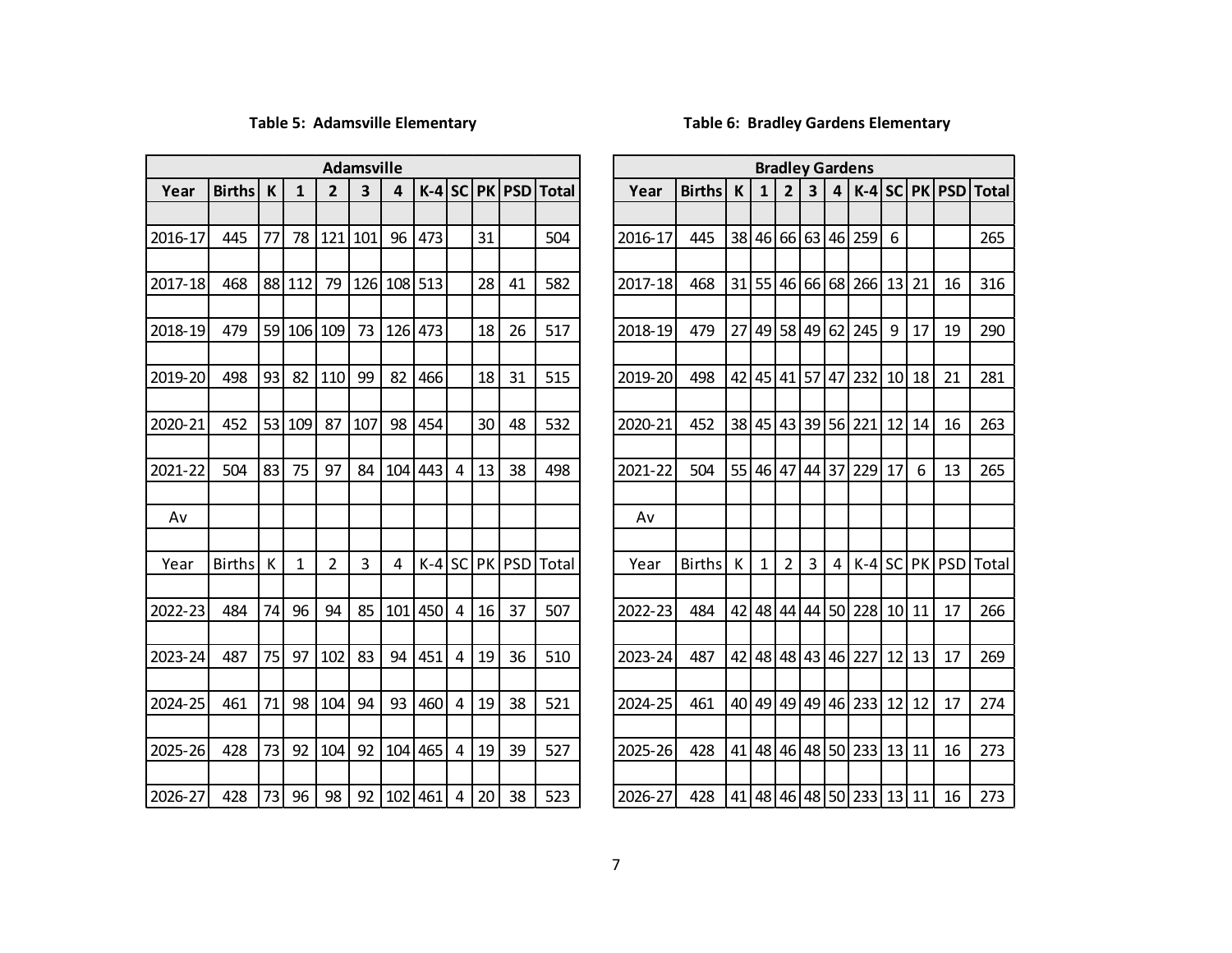### **Table 7: Crim Elementary Table 8: Hamilton Elementary**

|         |               |    |                |                |    | <b>Crim Primary</b>     |       |           |           |            |              |       |
|---------|---------------|----|----------------|----------------|----|-------------------------|-------|-----------|-----------|------------|--------------|-------|
| Year    | <b>Births</b> | K  | $\mathbf{1}$   | $\overline{2}$ | 3  | $\overline{\mathbf{4}}$ | $K-4$ | <b>SC</b> | <b>PK</b> | <b>PSD</b> | <b>Total</b> | Yea   |
| 2016-17 | 445           | 43 | 65             | 64             | 66 | 85                      | 323   | 10        | 23        | 23         | 379          | 2016- |
| 2017-18 | 468           | 57 | 69             | 74             | 66 | 67                      | 333   | 14        | 26        | 18         | 391          | 2017- |
| 2018-19 | 479           | 62 | 79             | 70             | 78 | 70                      | 359   | 13        | 18        | 19         | 409          | 2018- |
| 2019-20 | 498           | 48 | 93             | 81             | 75 | 77                      | 374   | 11        | 16        | 27         | 428          | 2019- |
| 2020-21 | 452           | 36 | 73             | 82             | 69 | 68                      | 328   | 14        |           |            | 342          | 2020- |
| 2021-22 | 504           | 35 | 88             | 81             | 87 | 77                      | 368   | 21        |           |            | 389          | 2021- |
| Av      |               |    |                |                |    |                         |       |           |           |            |              | Av    |
| Year    | <b>Births</b> | K  | $\overline{1}$ | $\overline{2}$ | 3  | 4                       | $K-4$ | SC        | PK        | <b>PSD</b> | Total        | Yea   |
| 2022-23 | 484           | 47 | 86             | 73             | 73 | 72                      | 351   | 8         |           |            | 359          | 2022- |
| 2023-24 | 487           | 47 | 87             | 80             | 71 | 67                      | 352   | 13        |           |            | 365          | 2023- |
| 2024-25 | 461           | 44 | 88             | 81             | 80 | 67                      | 360   | 16        |           |            | 376          | 2024- |
| 2025-26 | 428           | 46 | 83             | 81             | 78 | 74                      | 362   | 18        |           |            | 380          | 2025- |
| 2026-27 | 428           |    | 46 86 76 78 72 |                |    |                         | 358   | 18        |           |            | 376          | 2026- |

|         |                           |             |              | <b>Crim Primary</b> |                |   |                          |    |    |           |                                   |         |               |             |              |                | Hamilton       |                       |                 |  |           |  |
|---------|---------------------------|-------------|--------------|---------------------|----------------|---|--------------------------|----|----|-----------|-----------------------------------|---------|---------------|-------------|--------------|----------------|----------------|-----------------------|-----------------|--|-----------|--|
| Year    | <b>Births</b>             | $\mathsf K$ | $\mathbf{1}$ | $\overline{2}$      | 3              |   |                          |    |    |           | $4$   K-4   SC   PK   PSD   Total | Year    | <b>Births</b> | $\mathbf k$ | $\mathbf{1}$ | $\overline{2}$ | 3              | 4                     | $K-4$ SC PK PSD |  |           |  |
|         |                           |             |              |                     |                |   |                          |    |    |           |                                   |         |               |             |              |                |                |                       |                 |  |           |  |
| 2016-17 | 445                       |             |              |                     |                |   | 43 65 64 66 85 323 10    |    | 23 | 23        | 379                               | 2016-17 | 445           | 41          | 74           |                | 125 125        | 126                   | 491             |  |           |  |
|         |                           |             |              |                     |                |   |                          |    |    |           |                                   |         |               |             |              |                |                |                       |                 |  |           |  |
| 2017-18 | 468                       |             |              |                     |                |   | 57 69 74 66 67 333       | 14 | 26 | 18        | 391                               | 2017-18 | 468           | 51          | 67           | 109 137        |                | 143                   | 507             |  |           |  |
| 2018-19 | 479                       |             |              |                     |                |   | 62 79 70 78 70 359 13 18 |    |    | 19        | 409                               | 2018-19 | 479           | 51          | 80           | 110 132        |                | 143                   | 516             |  |           |  |
|         |                           |             |              |                     |                |   |                          |    |    |           |                                   |         |               |             |              |                |                |                       |                 |  |           |  |
| 2019-20 | 498                       |             |              |                     |                |   | 48 93 81 75 77 374       | 11 | 16 | 27        | 428                               | 2019-20 | 498           | 45          | 85           |                | 109 133        | 139                   | 511             |  |           |  |
|         |                           |             |              |                     |                |   |                          |    |    |           |                                   |         |               |             |              |                |                |                       |                 |  |           |  |
| 2020-21 | 452                       |             |              |                     |                |   | 36 73 82 69 68 328 14    |    |    |           | 342                               | 2020-21 | 452           | 46          | 69           |                | $106$   123    | 133                   | 477             |  |           |  |
| 2021-22 | 504                       |             |              |                     |                |   | 35 88 81 87 77 368 21    |    |    |           | 389                               | 2021-22 | 504           | 55          |              |                | 70   113   132 | 131 501               |                 |  |           |  |
|         |                           |             |              |                     |                |   |                          |    |    |           |                                   |         |               |             |              |                |                |                       |                 |  |           |  |
| Av      |                           |             |              |                     |                |   |                          |    |    |           |                                   | Av      |               |             |              |                |                |                       |                 |  |           |  |
|         |                           |             |              |                     |                |   |                          |    |    |           |                                   |         |               |             |              |                |                |                       |                 |  |           |  |
| Year    | <b>Births</b>             | K           | $\mathbf{1}$ | $\overline{2}$      | $\overline{3}$ | 4 | $K-4$                    |    |    | SC PK PSD | Total                             | Year    | <b>Births</b> | K           | $\mathbf{1}$ | $\overline{2}$ | 3              | 4                     | $K-4$           |  | SC PK PSD |  |
|         |                           |             |              |                     |                |   |                          |    |    |           |                                   |         |               |             |              |                |                |                       |                 |  |           |  |
| 2022-23 | 484                       |             |              |                     |                |   | 47 86 73 73 72 351       | 8  |    |           | 359                               | 2022-23 | 484           | 51          | 79           |                | $102$   122    | 135                   | 489             |  |           |  |
| 2023-24 | 487                       |             |              |                     |                |   | 47 87 80 71 67 352       | 13 |    |           | 365                               | 2023-24 | 487           | 51          | 79           | $111$ 119      |                | 126                   | 486             |  |           |  |
|         |                           |             |              |                     |                |   |                          |    |    |           |                                   |         |               |             |              |                |                |                       |                 |  |           |  |
| 2024-25 | 461                       |             |              |                     |                |   | 44 88 81 80 67 360       | 16 |    |           | 376                               | 2024-25 | 461           | 48          | 80           |                | 113 135        | 124                   | 500             |  |           |  |
|         |                           |             |              |                     |                |   |                          |    |    |           |                                   |         |               |             |              |                |                |                       |                 |  |           |  |
| 2025-26 | 428                       |             |              |                     |                |   | 46 83 81 78 74 362 18    |    |    |           | 380                               | 2025-26 | 428           | 50          |              | 75   113   132 |                | 138 508               |                 |  |           |  |
|         |                           |             |              |                     |                |   |                          |    |    |           |                                   |         |               |             |              |                |                |                       |                 |  |           |  |
| 2026-27 | 428 46 86 76 78 72 358 18 |             |              |                     |                |   |                          |    |    |           | 376                               | 2026-27 | 428           |             |              |                |                | 50 78 106 132 135 501 |                 |  |           |  |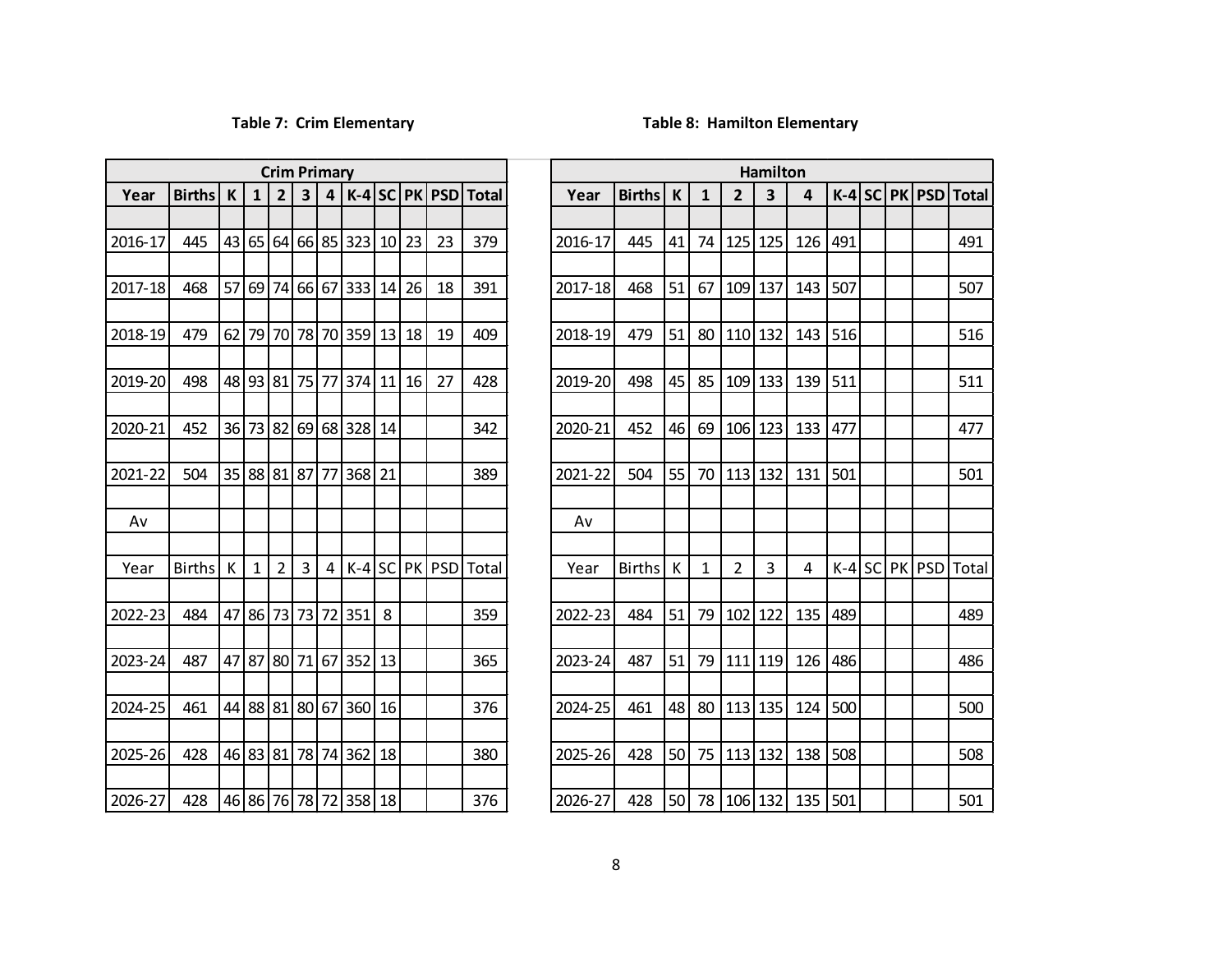|         |            |    |              | John F. Kennedy |                         |    |         |  |                       |
|---------|------------|----|--------------|-----------------|-------------------------|----|---------|--|-----------------------|
| Year    | Births   K |    | $\mathbf{1}$ | $\overline{2}$  | $\overline{\mathbf{3}}$ | 4  |         |  | $K-4$ SC PK PSD Total |
|         |            |    |              |                 |                         |    |         |  |                       |
| 2016-17 | 445        | 63 | 77           | 106             | 65                      |    | 112 423 |  | 423                   |
|         |            |    |              |                 |                         |    |         |  |                       |
| 2017-18 | 468        | 65 | 81           | 88              | 101                     | 62 | 397     |  | 397                   |
| 2018-19 | 479        | 84 | 84           | 75              | 87                      |    | 106 436 |  | 436                   |
|         |            |    |              |                 |                         |    |         |  |                       |
| 2019-20 | 498        |    | 73 100       | 85              | 74                      | 86 | 418     |  | 418                   |
|         |            |    |              |                 |                         |    |         |  |                       |
| 2020-21 | 452        | 80 |              | 88 100          | 77                      | 82 | 427     |  | 427                   |
| 2021-22 | 504        | 78 | 92           | 93              | 99                      | 73 | 435     |  | 435                   |
|         |            |    |              |                 |                         |    |         |  |                       |
| Av      |            |    |              |                 |                         |    |         |  |                       |
|         |            |    |              |                 |                         |    |         |  |                       |
| Year    | Births     | К  | $\mathbf{1}$ | $\overline{2}$  | 3                       | 4  |         |  | $K-4$ SC PK PSD Total |
|         |            |    |              |                 |                         |    |         |  |                       |
| 2022-23 | 484        | 81 | 94           | 82              | 79                      | 86 | 422     |  | 422                   |
| 2023-24 | 487        | 82 | 95           | 90              | 77                      | 80 | 424     |  | 424                   |
|         |            |    |              |                 |                         |    |         |  |                       |
| 2024-25 | 461        | 77 | 96           | 91              | 87                      | 79 | 430     |  | 430                   |
|         |            |    |              |                 |                         |    |         |  |                       |
| 2025-26 | 428        | 80 | 90           | 91              | 86                      | 88 | 435     |  | 435                   |
|         |            |    |              |                 |                         |    |         |  |                       |
| 2026-27 | 428        |    | $ 80 $ 94    | 86              | 85                      |    | 86 431  |  | 431                   |

### **Table 9: John F. Kennedy Table: 10: Milltown Elementary**

|            |            |                 |              | John F. Kennedy |     |                |         |  |                       |             |               |    |              | <b>Milltown</b> |                         |        |                    |       |       |                       |     |
|------------|------------|-----------------|--------------|-----------------|-----|----------------|---------|--|-----------------------|-------------|---------------|----|--------------|-----------------|-------------------------|--------|--------------------|-------|-------|-----------------------|-----|
| Year       | Births $K$ |                 | $\mathbf{1}$ | $\mathbf{2}$    | 3   | $\overline{4}$ |         |  | $K-4$ SC PK PSD Total | Year        | <b>Births</b> | K  | 1            | $\mathbf{2}$    | $\overline{\mathbf{3}}$ | $\sim$ |                    |       |       | $K-4$ SC PK PSD Total |     |
|            |            |                 |              |                 |     |                |         |  |                       |             |               |    |              |                 |                         |        |                    |       |       |                       |     |
| 016-17     | 445        | 63              | 77           | 106             | 65  | 112            | 423     |  | 423                   | 2016-17     | 445           | 59 | 98           | 77              |                         | 81 82  | 397                | 17    | 11    | 27                    | 452 |
|            |            |                 |              |                 |     |                |         |  |                       |             |               |    |              |                 |                         |        |                    |       |       |                       |     |
| 017-18     | 468        | 65              | 81           | 88              | 101 | 62             | 397     |  | 397                   | 2017-18     | 468           | 53 | 92           | 85              |                         |        | 65 68 363          | 36    | 22    | 12                    | 433 |
| 018-19     | 479        | 84              | 84           | 75              | 87  |                | 106 436 |  | 436                   | 2018-19     | 479           | 54 | 74           | 76              |                         |        | 76 63 343 33 49    |       |       |                       | 425 |
|            |            |                 |              |                 |     |                |         |  |                       |             |               |    |              |                 |                         |        |                    |       |       |                       |     |
| $[19-20]$  | 498        |                 | 73 100       | 85              | 74  | 86             | 418     |  | 418                   | 2019-20     | 498           | 36 | 79           | 60              |                         |        | 75 73 323 29       |       | 64    |                       | 416 |
|            |            |                 |              |                 |     |                |         |  |                       |             |               |    |              |                 |                         |        |                    |       |       |                       |     |
| 020-21     | 452        | 80 <sup>2</sup> | 88           | 100             | 77  | 82             | 427     |  | 427                   | 2020-21     | 452           | 58 | 55           | 69              | 57                      |        | 75 314             | 28    | 60    |                       | 402 |
|            |            |                 |              |                 |     |                |         |  |                       |             |               |    |              |                 |                         |        |                    |       |       |                       |     |
| 021-22     | 504        | 78              | 92           | 93              | 99  | 73             | 435     |  | 435                   | 2021-22     | 504           | 44 | 73           | 39              | 57                      |        | 52 265             |       | 29 14 | 28                    | 336 |
|            |            |                 |              |                 |     |                |         |  |                       |             |               |    |              |                 |                         |        |                    |       |       |                       |     |
| Av         |            |                 |              |                 |     |                |         |  |                       | Av          |               |    |              |                 |                         |        |                    |       |       |                       |     |
| Year       | Births     | K               | $\mathbf{1}$ | $\overline{2}$  | 3   | 4              |         |  | $K-4$ SC PK PSD Total | Year        | <b>Births</b> | K  | $\mathbf{1}$ | $2^{\circ}$     | $\overline{3}$          | 4      |                    |       |       | $K-4$ SC PK PSD Total |     |
|            |            |                 |              |                 |     |                |         |  |                       |             |               |    |              |                 |                         |        |                    |       |       |                       |     |
| 022-23     | 484        | 81              | 94           | 82              | 79  | 86             | 422     |  | 422                   | 2022-23     | 50            | 50 | 73           | 57              | 62                      |        | 65 307             | 18    | 42    | 25                    | 392 |
|            |            |                 |              |                 |     |                |         |  |                       |             |               |    |              |                 |                         |        |                    |       |       |                       |     |
| $223 - 24$ | 487        | 82              | 95           | 90              | 77  | 80             | 424     |  | 424                   | 2023-24     | 487           | 50 | 73           | 62              |                         |        | 61 61 307          | 27    | 37    | 25                    | 396 |
|            |            |                 |              |                 |     |                |         |  |                       |             |               |    |              |                 |                         |        |                    |       |       |                       |     |
| 024-25     | 461        | 77              | 96           | 91              | 87  | 79             | 430     |  | 430                   | 2024-25     | 461           | 47 | 74           | 63              |                         |        | 69 60 313          | 33 37 |       | 25                    | 408 |
| $25 - 26$  | 428        | 80              | 90           | 91              | 86  | 88             | 435     |  | 435                   | 2025-26     | 428           | 49 | 70           | 63              | 67                      |        | 66 315 33          |       | 28    | 25                    | 401 |
|            |            |                 |              |                 |     |                |         |  |                       |             |               |    |              |                 |                         |        |                    |       |       |                       |     |
| $26-27$    | 428 80 94  |                 |              | 86              | 85  |                | 86 431  |  | 431                   | $2026 - 27$ | 428           |    | 49 72        |                 |                         |        | 59 67 66 313 34 23 |       |       | 25                    | 395 |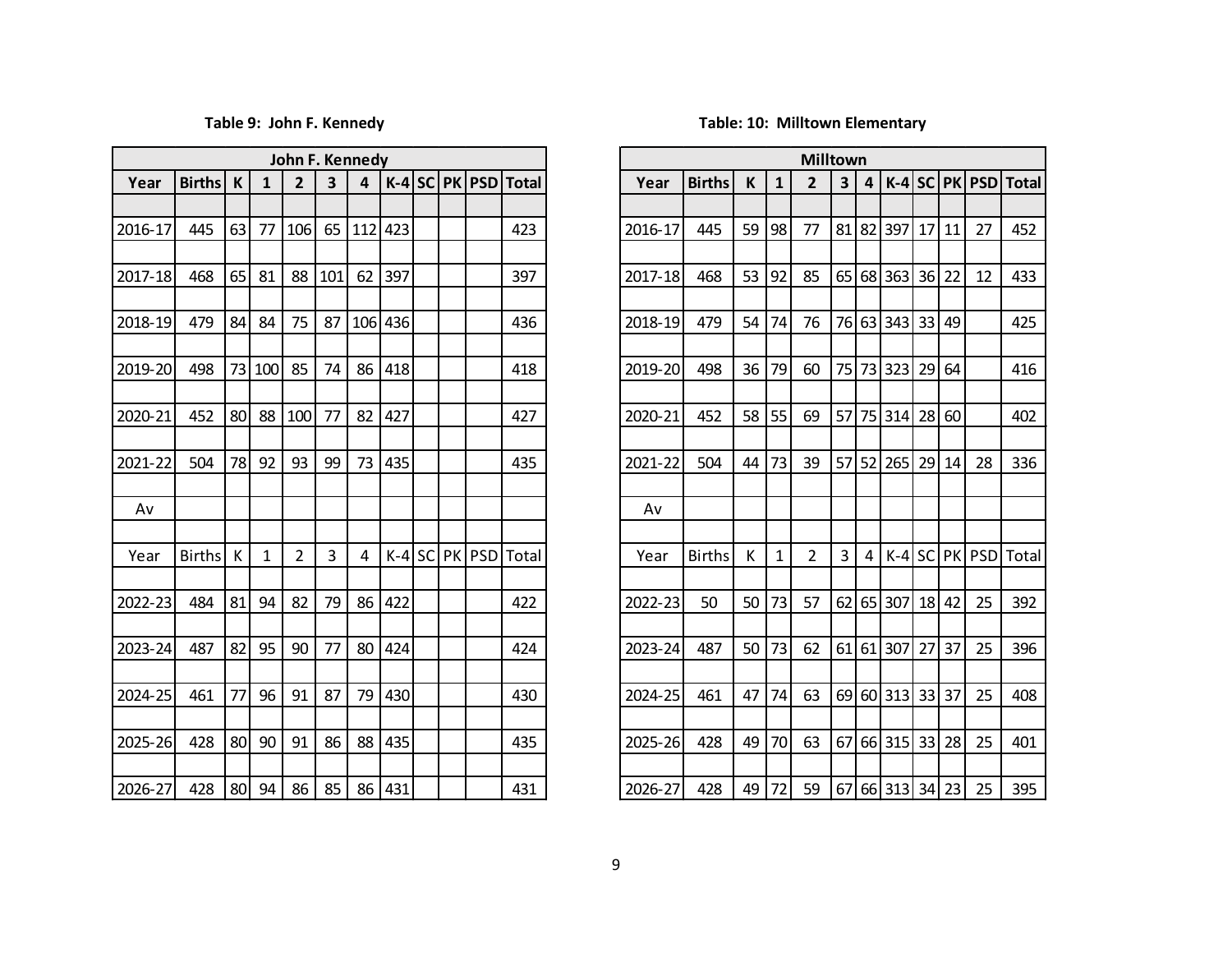### **Table 11: Van Holten Rd Elementary**

|         |               |    |          |                |    | Van Holten Rd |       |           |           |            |              |
|---------|---------------|----|----------|----------------|----|---------------|-------|-----------|-----------|------------|--------------|
| Year    | <b>Births</b> | K  | 1        | $\overline{2}$ | 3  | 4             | $K-4$ | <b>SC</b> | <b>PK</b> | <b>PSD</b> | <b>Total</b> |
|         |               |    |          |                |    |               |       |           |           |            |              |
| 2016-17 | 445           | 68 | 89       | 80             | 98 | 102           | 437   | 49        | 11        |            | 497          |
|         |               |    |          |                |    |               |       |           |           |            |              |
| 2017-18 | 468           | 41 | 92       | 79             | 86 | 101           | 399   | 17        |           |            | 416          |
|         |               |    |          |                |    |               |       |           |           |            |              |
| 2018-19 | 479           | 50 | 66       | 82             | 80 | 84            | 362   | 13        |           |            | 375          |
|         |               |    |          |                |    |               |       |           |           |            |              |
| 2019-20 | 498           | 46 | 81       | 63             | 86 | 81            | 357   | 14        |           |            | 371          |
| 2020-21 | 452           | 28 | 66       | 79             | 65 | 85            | 323   | 11        |           |            | 334          |
|         |               |    |          |                |    |               |       |           |           |            |              |
| 2021-22 | 504           | 34 | 58       | 62             | 76 | 67            | 297   | 13        |           |            | 310          |
|         |               |    |          |                |    |               |       |           |           |            |              |
| Av      |               |    |          |                |    |               |       |           |           |            |              |
|         |               |    |          |                |    |               |       |           |           |            |              |
| Year    | <b>Births</b> | К  | 1        | $\overline{2}$ | 3  | 4             | K-4   | <b>SC</b> | PK        | <b>PSD</b> | Total        |
|         |               |    |          |                |    |               |       |           |           |            |              |
| 2022-23 | 484           | 41 | 70       | 67             | 72 | 78            | 328   | 8         |           |            | 336          |
|         |               |    |          |                |    |               |       |           |           |            |              |
| 2023-24 | 487           | 41 | 71       | 73             | 70 | 73            | 328   | 12        |           |            | 340          |
|         |               |    |          |                |    |               |       |           |           |            |              |
| 2024-25 | 461           | 39 | 71       | 74             | 79 | 72            | 335   | 14        |           |            | 349          |
| 2025-26 | 428           | 40 | 67       | 74             | 78 | 80            | 339   | 14        |           |            | 353          |
|         |               |    |          |                |    |               |       |           |           |            |              |
| 2026-27 | 428           |    | 40 70 69 |                | 78 | 79            | 336   | 14        |           |            | 350          |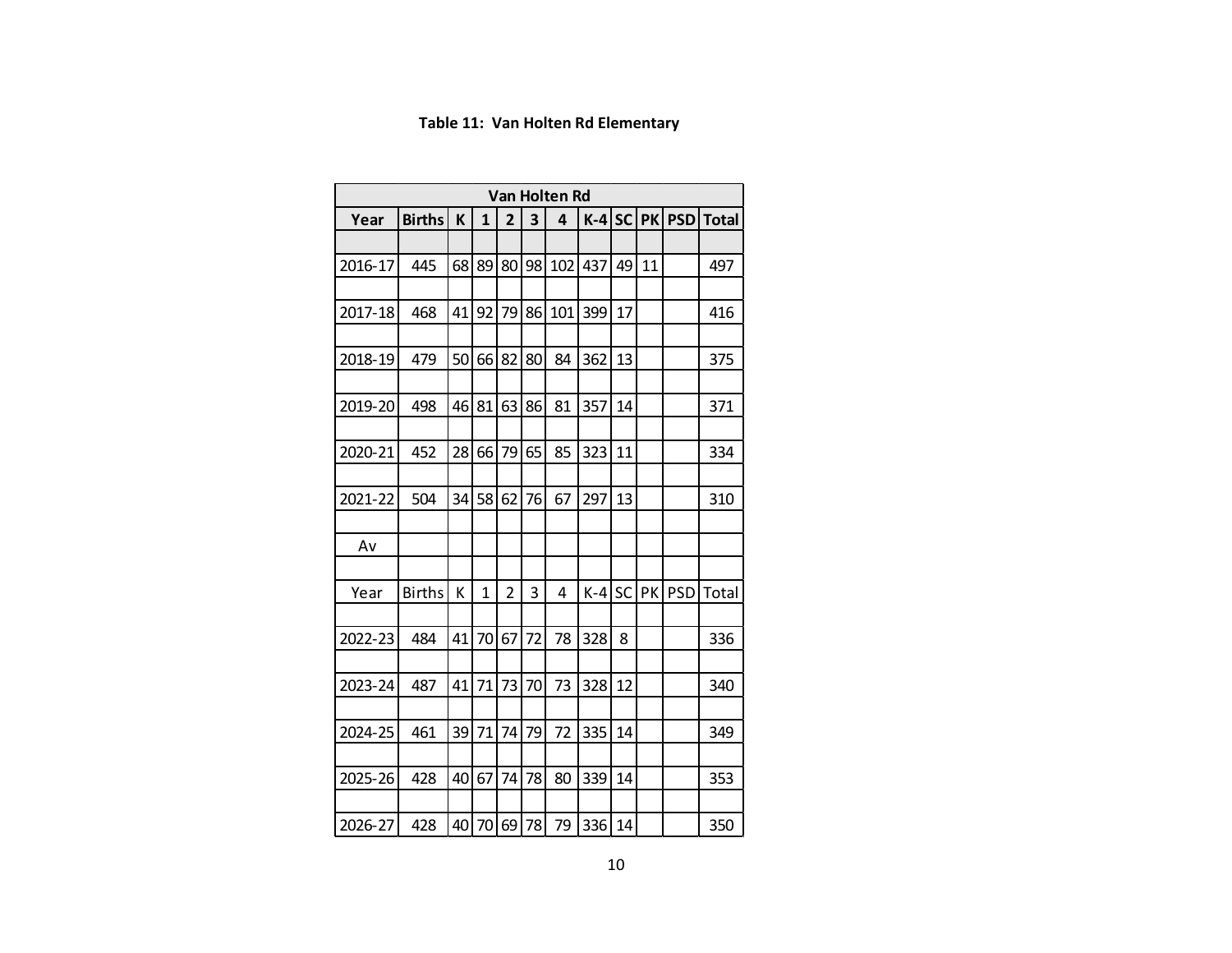### Table 12: Eisenhower IS Table 13: Hillside IS

|         |     |             | Eisenhower |           |              |
|---------|-----|-------------|------------|-----------|--------------|
| Year    | 5   | 6           | $5-6$      | <b>SC</b> | <b>Total</b> |
|         |     |             |            |           |              |
| 2016-17 |     | 374 344     | 718        | 9         | 727          |
|         |     |             |            |           |              |
| 2017-18 | 378 | 380         | 758        | 12        | 770          |
| 2018-19 | 361 | 381         | 742        | 18        | 760          |
|         |     |             |            |           |              |
| 2019-20 | 365 | 368         | 733        | 14        | 747          |
|         |     |             |            |           |              |
| 2020-21 |     | 319 370     | 689        | 15        | 704          |
|         |     |             |            |           |              |
| 2021-22 | 330 | 324         | 654        | 19        | 671          |
| Av      |     |             |            |           |              |
|         |     |             |            |           |              |
| Year    | 5   | 6           | $5-6$      | SC        | Total        |
|         |     |             |            |           |              |
| 2022-23 | 296 | 333         | 629        | 9         | 638          |
|         |     |             |            |           |              |
| 2023-24 | 324 | 303         | 627        | 15        | 642          |
| 2024-25 | 305 | 334         | 639        | 18        | 657          |
|         |     |             |            |           |              |
| 2025-26 | 298 | 312         | 610        | 18        | 628          |
|         |     |             |            |           |              |
| 2026-27 |     | 330 305 635 |            | 19        | 654          |

| 5       | 6                                           |                                      |                                                                               |                                                                         |
|---------|---------------------------------------------|--------------------------------------|-------------------------------------------------------------------------------|-------------------------------------------------------------------------|
|         |                                             |                                      |                                                                               |                                                                         |
| 280     | 289                                         | 569                                  | 8                                                                             | 569                                                                     |
|         |                                             |                                      |                                                                               |                                                                         |
| 288     | 282                                         |                                      | 4                                                                             | 574                                                                     |
|         |                                             |                                      |                                                                               |                                                                         |
| 280     | 302                                         | 582                                  | 5                                                                             | 587                                                                     |
|         |                                             |                                      |                                                                               |                                                                         |
| 301     | 297                                         | 598                                  | 9                                                                             | 607                                                                     |
|         |                                             |                                      |                                                                               |                                                                         |
|         |                                             |                                      |                                                                               | 574                                                                     |
|         |                                             |                                      |                                                                               |                                                                         |
|         |                                             |                                      |                                                                               | 551                                                                     |
|         |                                             |                                      |                                                                               |                                                                         |
|         |                                             |                                      |                                                                               |                                                                         |
|         |                                             |                                      |                                                                               |                                                                         |
|         |                                             |                                      |                                                                               | Total                                                                   |
|         |                                             |                                      |                                                                               |                                                                         |
|         |                                             |                                      |                                                                               | 543                                                                     |
|         |                                             |                                      |                                                                               | 540                                                                     |
|         |                                             |                                      |                                                                               |                                                                         |
|         |                                             |                                      |                                                                               | 552                                                                     |
|         |                                             |                                      |                                                                               |                                                                         |
| 2025-26 |                                             |                                      |                                                                               | 527                                                                     |
|         |                                             |                                      |                                                                               |                                                                         |
|         |                                             |                                      | 9                                                                             | 549                                                                     |
|         | 257<br>273<br>5<br>254<br>274<br>259<br>253 | 309<br>272<br>6<br>285<br>259<br>285 | <b>Hillside</b><br>570<br>566<br>545<br>$5-6$<br>539<br>533<br>544<br>265 518 | 5-6 SC Total<br>8<br>7<br>SC<br>4<br>7<br>8<br>9<br>2026-27 281 259 540 |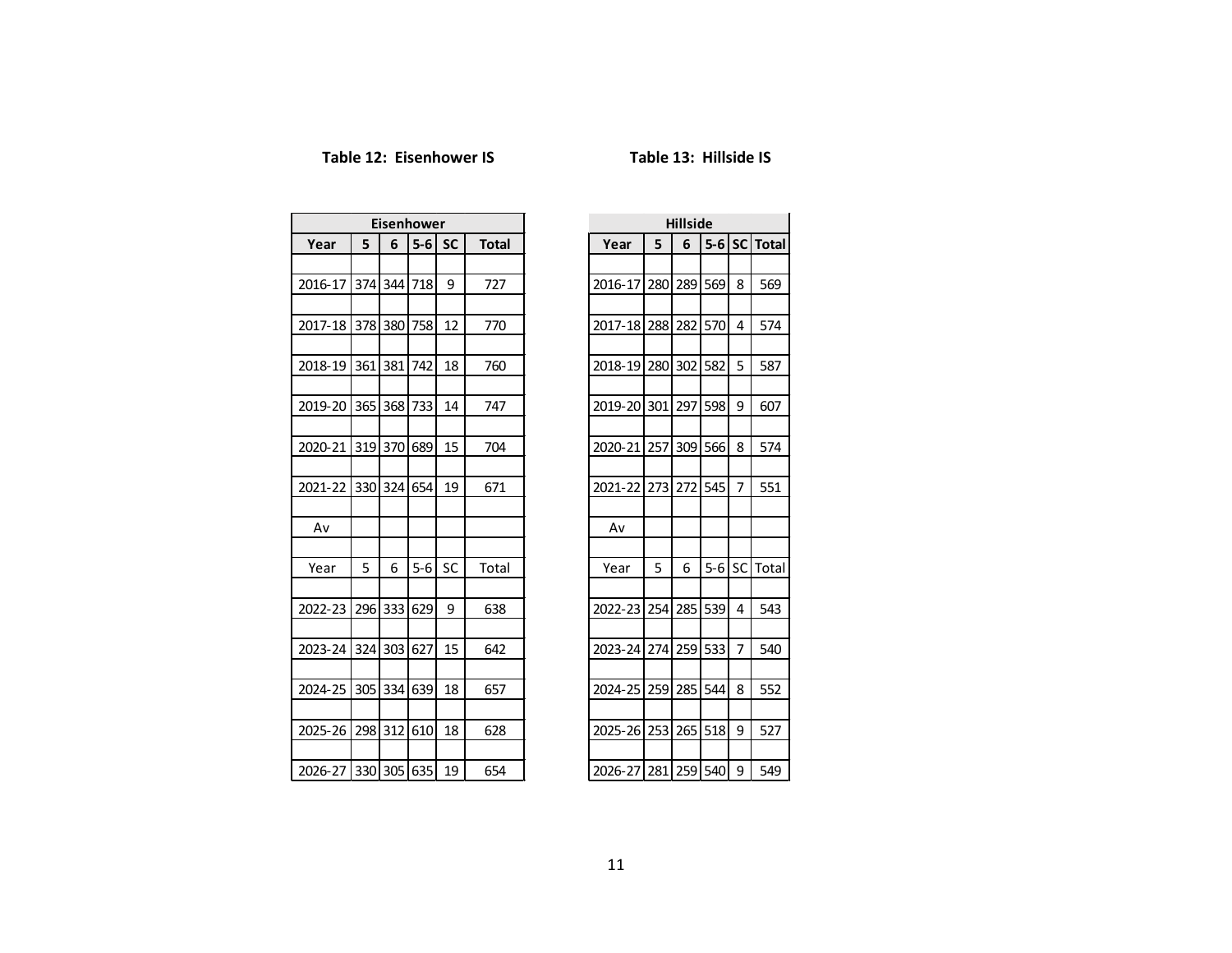|         |     |     | <b>Bridgewater Middle School</b> |    |          |
|---------|-----|-----|----------------------------------|----|----------|
|         |     |     | Sub                              |    |          |
| Year    | 7   | 8   | Total                            |    | SC Total |
|         |     |     |                                  |    |          |
| 2016-17 | 678 | 675 | 1353                             | 20 | 1373     |
|         |     |     |                                  |    |          |
| 2017-18 | 644 | 687 | 1331                             | 13 | 1344     |
|         |     |     |                                  |    |          |
| 2018-19 | 692 | 657 | 1349                             | 13 | 1362     |
|         |     |     |                                  |    |          |
| 2019-20 | 691 | 699 | 1390                             | 15 | 1405     |
|         |     |     |                                  |    |          |
| 2020-21 | 672 | 697 | 1369                             | 15 | 1384     |
|         |     |     |                                  |    |          |
| 2021-22 | 707 | 680 | 1387                             | 15 | 1402     |
|         |     |     |                                  |    |          |
|         |     |     |                                  |    |          |
|         |     |     |                                  |    |          |
|         | 7   | 8   | Sub                              | SC |          |
| Year    |     |     | Total                            |    | Total    |
| 2022-23 | 609 | 718 | 1327                             | 15 | 1342     |
|         |     |     |                                  |    |          |
| 2023-24 | 632 | 618 | 1250                             | 14 | 1264     |
|         |     |     |                                  |    |          |
| 2024-25 | 580 | 644 | 1224                             | 15 | 1239     |
|         |     |     |                                  |    |          |
| 2025-26 | 633 | 589 | 1222                             | 15 | 1237     |
|         |     |     |                                  |    |          |
| 2026-27 | 590 | 642 | 1232                             | 15 | 1247     |

| <b>Bridgewater Middle School</b> |                         |         |       |           |                    |
|----------------------------------|-------------------------|---------|-------|-----------|--------------------|
|                                  |                         |         | Sub   |           |                    |
| Year                             | $\overline{\mathbf{z}}$ | 8       |       |           | Total   SC   Total |
|                                  |                         |         |       |           |                    |
| 2016-17                          |                         | 678 675 | 1353  | 20        | 1373               |
|                                  |                         |         |       |           |                    |
| 2017-18                          |                         | 644 687 | 1331  | 13        | 1344               |
| 2018-19 692                      |                         | 657     | 1349  | 13        | 1362               |
|                                  |                         |         |       |           |                    |
| 2019-20                          | 691                     | 699     | 1390  | 15        | 1405               |
|                                  |                         |         |       |           |                    |
| 2020-21                          |                         | 672 697 | 1369  | 15        | 1384               |
|                                  |                         |         |       |           |                    |
| 2021-22                          |                         | 707 680 | 1387  | 15        | 1402               |
|                                  |                         |         |       |           |                    |
|                                  |                         |         |       |           |                    |
|                                  |                         |         | Sub   |           |                    |
| Year                             | 7                       | 8       | Total | <b>SC</b> | Total              |
|                                  |                         |         |       |           |                    |
| 2022-231                         |                         | 609 718 | 1327  | 15        | 1342               |
|                                  |                         |         |       |           |                    |
| 2023-24                          |                         | 632 618 | 1250  | 14        | 1264               |
|                                  |                         |         |       |           |                    |
| 2024-25 580 644                  |                         |         | 1224  | 15        | 1239               |
|                                  |                         |         |       |           |                    |
| 2025-26 633 589                  |                         |         | 1222  | 15        | 1237               |
| 2026-27 590 642 1232             |                         |         |       | 15        | 1247               |
|                                  |                         |         |       |           |                    |